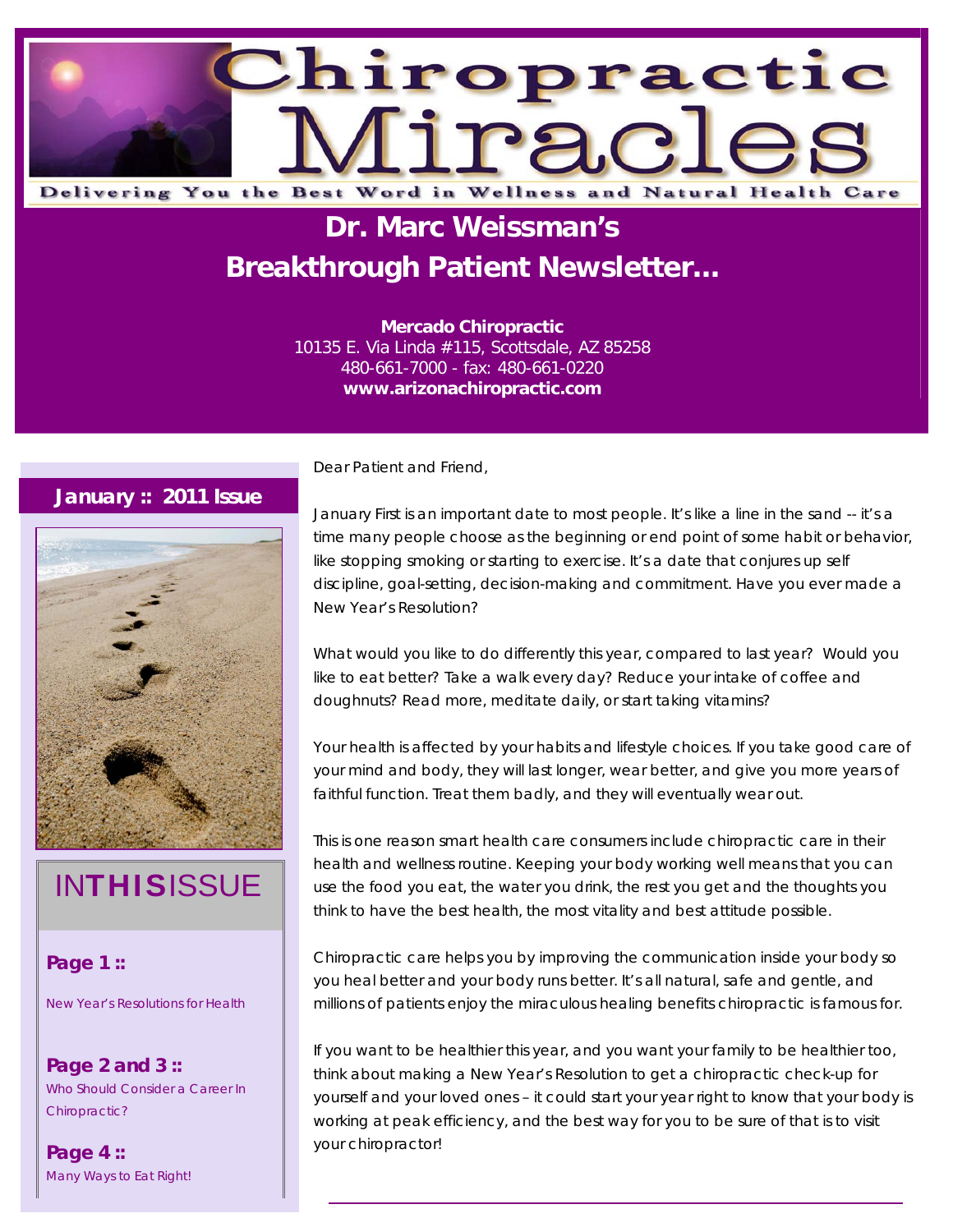

*choose to run their own practices, or work as part of a group. They may choose to work with other types of doctors to create a network of professionals, or they may offer in-house services like massage, personal training, rehabilitation or spinal decompression."* 



**Page 2 ::**  Chiropractic?

## **Who Should Consider a Career In Chiropractic?**

eing a chiropractor is great – a chiropractor's job is to help people get well and stay well using an all-natural approach. Chiropractic is safe and gentle, and chiropractors are called upon to be health and wellness advisors for top athletes, national leaders, and millions of happy patients worldwide. **B**

Some chiropractors concentrate on helping patients who are in pain to get relief and feel better. Some are more interested in whole-body wellness, applying chiropractic more to optimize body function than to treat a particular condition. Some work primarily with neuromusculoskeletal (nerve-muscle-bone) problems, while others focus on improving organ function to make the body work better. *"Chiropractors may* 

> Some doctors of chiropractic use chiropractic adjustments exclusively when they take care of people, and others include recommendations on nutrition, exercise, stress reduction and other lifestyle oriented decisions.

> Some specialize in sports, some in family wellness care, and some in personal injury, and some doctors have general practices where they see patients of all kinds.

> Chiropractors may choose to run their own practices, or work as part of a group. They may choose to work with other types of doctors to create a network of professionals, or they may offer in-house services like massage, personal training, rehabilitation or spinal decompression.

Doctors of chiropractic may select from a spectrum of technical approaches, some based on adjusting the spine by hand, others using adjusting instruments. Some adjustments are gentle and light, others are firm and strong, depending on each patient's needs.

Some chiropractors build large multi-doctor clinics, while others practice solo in their hometowns. Some like taking care of seniors, others prefer children, and some like anybody and everybody.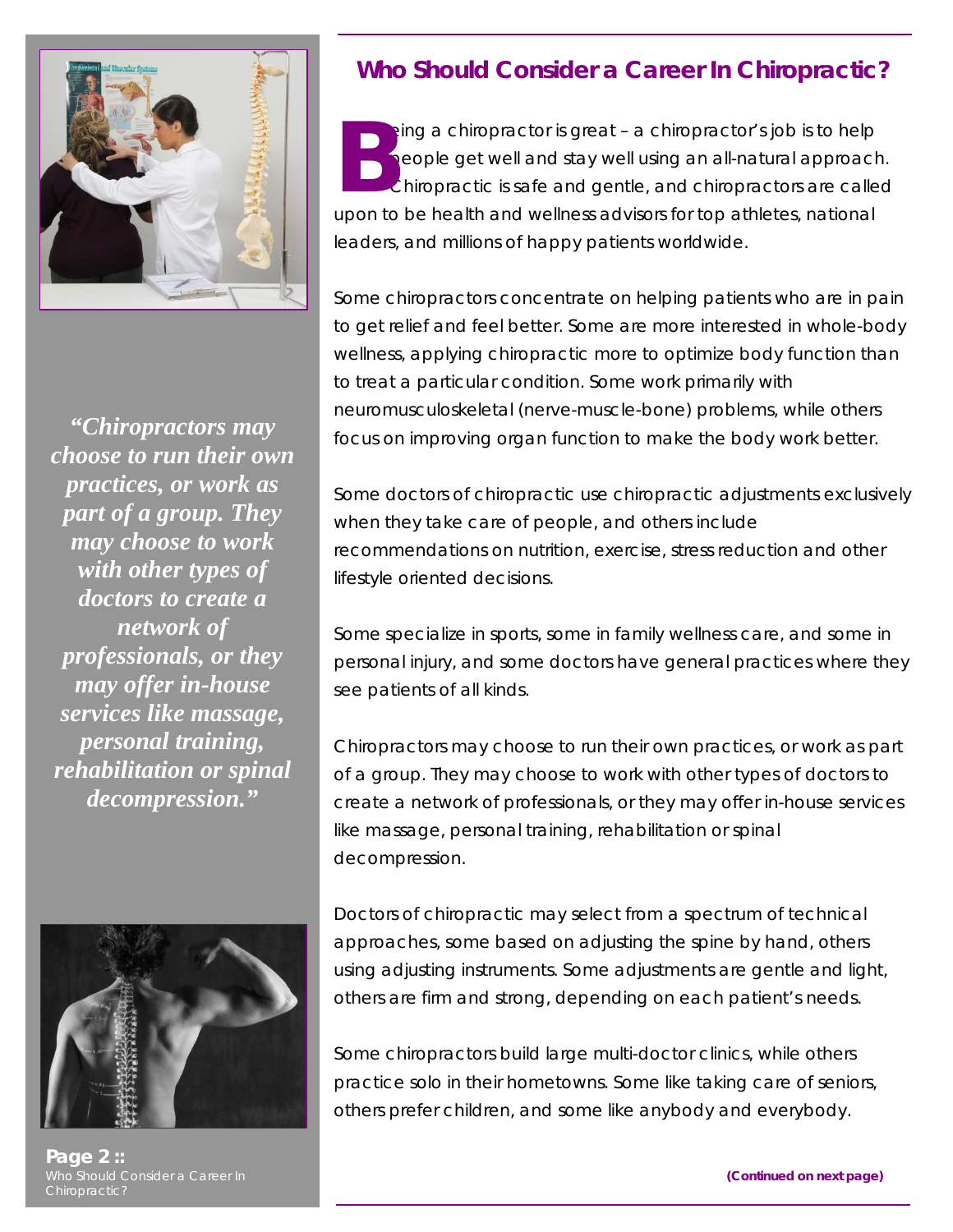## **Who Should Consider a Career In Chiropractic?**

**(Continued from pg. 2)**

There are as many kinds of chiropractors as there are kinds of people. That's why so many different types of people enjoy and are successful being chiropractors.

Chiropractic students learn anatomy, physiology, and a similar curriculum to medical students, except that instead of surgery and

> pharmacology, chiropractic students learn neurology, chiropractic analysis and adjusting, and natural healing techniques that support chiropractic care.

*chiropractic may select from a spectrum of technical approaches, some based on adjusting the spine by hand, others using adjusting instruments.*

*Doctors of* 

If you know someone who may be interested in becoming a chiropractor, please ask your chiropractor where he or she went to school, and where they recommend you start your research. There are many chiropractic colleges in the United States, Europe, and around the world, and every year thousands of students are accepted into these programs of study, to graduate four academic years later with a doctorate in chiropractic and a glowing future serving their communities.

If this sounds good to you, look into beginning your chiropractic education, or mention it to someone you think would do

well at it. You'll be helping that individual to make a great career choice, and also all the people he or she will help in the future.



*"If you know someone who may be interested in becoming a chiropractor, please ask your chiropractor where he or she went to school, and where they recommend you start your research."* 



**Page 3 ::**  Who Should Consider a Career In Chiropractic?